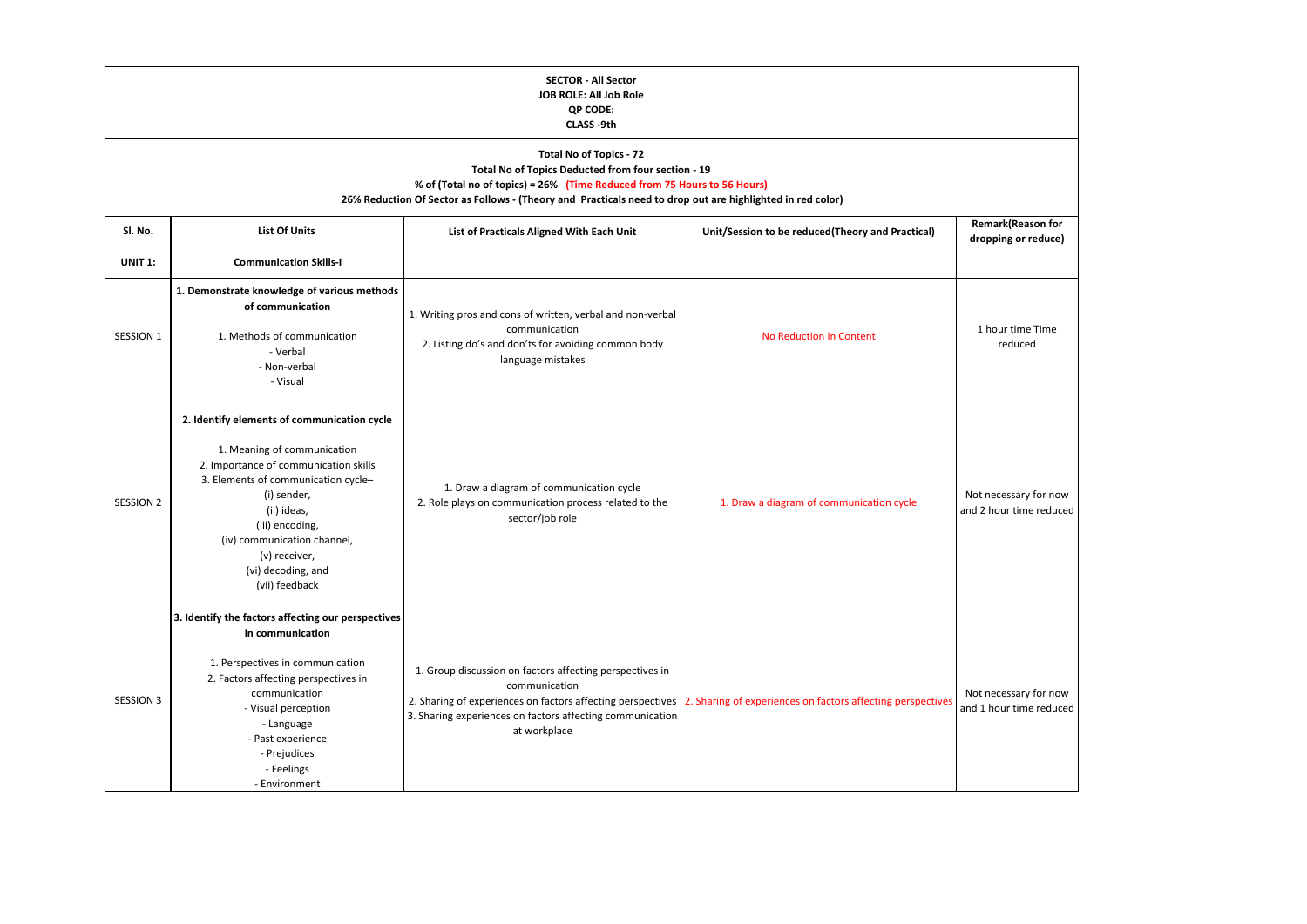| <b>SESSION 4</b> | 4. Demonstrate the knowledge of basic writing<br>skills<br>1. Writing skills related to the following:<br>* Phrases<br>* Kinds of sentences<br>* Parts of sentence<br>* Parts of speech<br>* Use of articles<br>* Construction of a paragraph                                                                                                                                        | 1. Demonstration and practice of writing sentences and<br>paragraphs on topics related to the subject                                                                                           | <b>No Reduction in Content</b>                                                                            | 1 hour time Time<br>reduced                      |
|------------------|--------------------------------------------------------------------------------------------------------------------------------------------------------------------------------------------------------------------------------------------------------------------------------------------------------------------------------------------------------------------------------------|-------------------------------------------------------------------------------------------------------------------------------------------------------------------------------------------------|-----------------------------------------------------------------------------------------------------------|--------------------------------------------------|
| <b>UNIT 2:</b>   | Unit 2: Self-management Skills - I                                                                                                                                                                                                                                                                                                                                                   |                                                                                                                                                                                                 |                                                                                                           |                                                  |
| <b>SESSION 1</b> | 1. Describe the meaning and importance of self-<br>management<br>1. Meaning of self-management<br>2. Positive results of self-management<br>3. Self-management skills                                                                                                                                                                                                                | 1. Identification of self-management skills<br>2. Strength and weakness analysis                                                                                                                | 2. Positive results of self-management                                                                    | Not necessary for now<br>and 1 hour time reduced |
| SESSION 2        | 2. Identify the factors that helps in building self-<br>confidence<br>1. Factors that help in building self-confidence -<br>social, cultural, and physical factors<br>2. Self-confidence building tips - getting rid of the<br>negative thoughts, thinking positively, staying<br>happy with small things, staying clean, hygienic<br>and smart, chatting with positive people, etc. | 1. Role play exercises on building self-confidence<br>2. Use of positive metaphors/ words<br>3. Positive stroking on wakeup and before going bed<br>4. Helping others and working for community | 3. Positive stroking on wakeup and before going bed<br>4. Helping others and working for community        | Not necessary for now<br>and 1 hour time reduced |
| UNIT 3:          | Information and Communication Technology Skills-I                                                                                                                                                                                                                                                                                                                                    |                                                                                                                                                                                                 |                                                                                                           |                                                  |
| SESSION 1        | 1. Describe the role of Information and<br>Communication Technology (ICT) in day-to-day<br>life and workplace<br>1. Introduction to ICT<br>2. Role and importance of ICT in personal life and<br>at workplace<br>3. ICT in our daily life (examples)<br>4. ICT tools - Mobile, tab, radio, TV, email, etc.                                                                           | 1. Discussion on the role and importance of ICT in personal<br>life and at workplace.<br>2. Preparing posters / collages for showing the role of ICT<br>at workplace                            | 2. Role and importance of ICT in personal life and at<br>workplace<br>3. ICT in our daily life (examples) | It will be discussed<br>during Introduction      |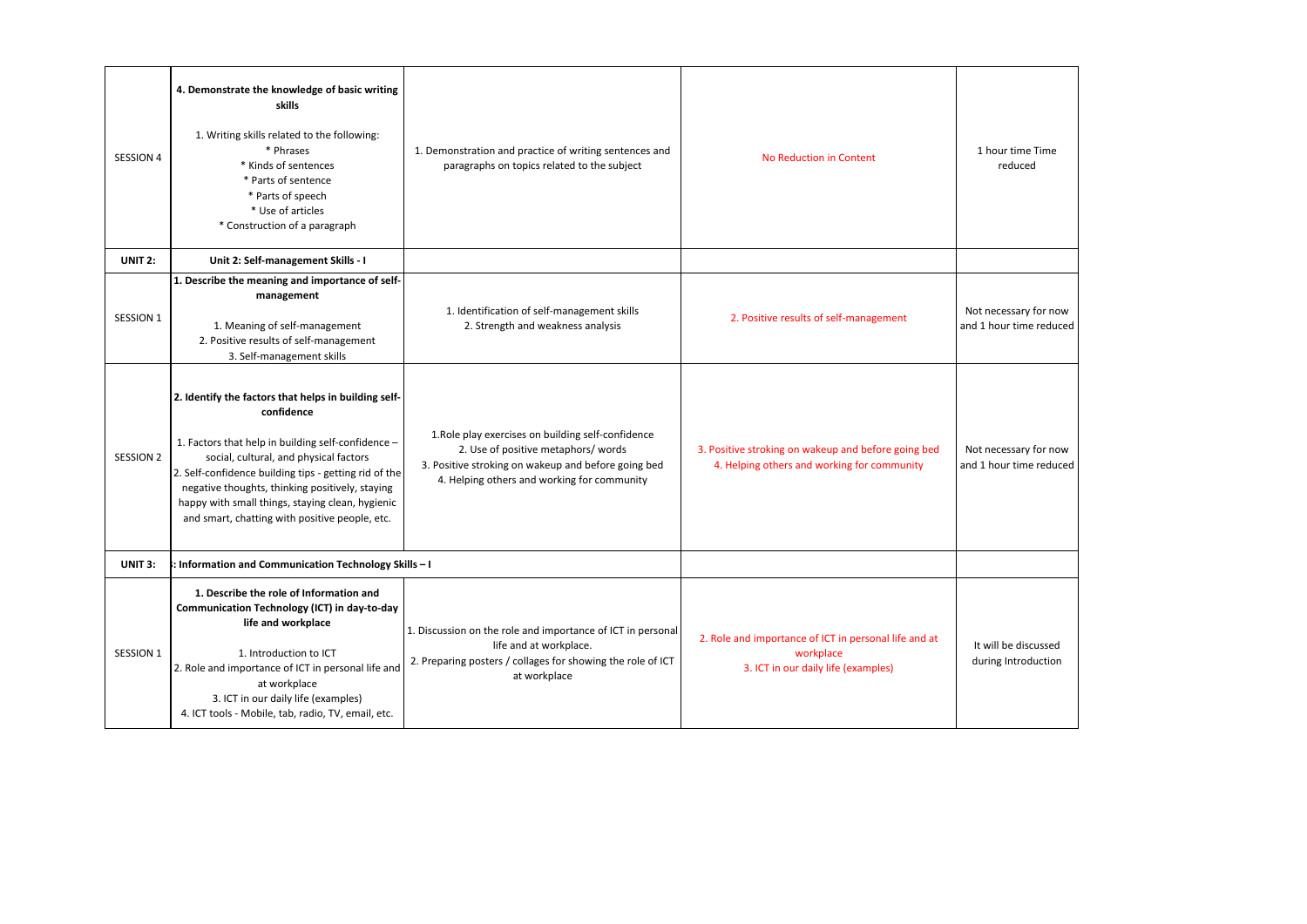| SESSION 2         | 2. Identify components of basic computer<br>system and their functions<br>1. Computer system - Central Processing Unit<br>(CPU), memory, motherboard, storage devices<br>2. Hardware and software of a computer system<br>3. Role and functions of Random Access<br>Memory(RAM) and Read Only Memory(ROM)<br>4. Role and functions of Central Processing Unit<br>5. Procedure for starting and shutting down a<br>computer | 1. Connecting the cables and peripherals to the Central<br>Processing Unit<br>2. Starting and shutting down a computer<br>3. Group discussion on the various aspects of hardware<br>and software                                                                                                                                                                                                                       | Theory:<br>2. Hardware and software of a computer system<br>Practical:<br>2. Starting and shutting down a computer<br>3. Group discussion on the various aspects of hardware<br>and software                     | It will be discussed<br>during Computer System<br>Practical will cover<br>during introduction |
|-------------------|----------------------------------------------------------------------------------------------------------------------------------------------------------------------------------------------------------------------------------------------------------------------------------------------------------------------------------------------------------------------------------------------------------------------------|------------------------------------------------------------------------------------------------------------------------------------------------------------------------------------------------------------------------------------------------------------------------------------------------------------------------------------------------------------------------------------------------------------------------|------------------------------------------------------------------------------------------------------------------------------------------------------------------------------------------------------------------|-----------------------------------------------------------------------------------------------|
| <b>SESSION 3</b>  | 3. Demonstrate use of various components and<br>peripherals of computer system<br>1. Peripherals devices and their uses - mouse,<br>keyboard, scanner, webcam, etc. of a computer<br>system                                                                                                                                                                                                                                | 1. Identification of various parts and peripherals of a<br>computer<br>2. Demonstration and practice on the use of mouse<br>3. Demonstration and practice on the use of keyboard<br>4. Demonstration of the uses of printers, webcams,<br>scanner and other peripheral devices<br>5. Drawing diagram of computer system and labelling it                                                                               | 5. Drawing diagram of computer system and labelling it                                                                                                                                                           | Not necessary for now<br>and 1 hour time reduced                                              |
| <b>SESSION 4</b>  | 4. Demonstrate basic computer skills<br>1. Primary operations on a computer system -<br>input, process, storage, output, communication<br>networking, etc.                                                                                                                                                                                                                                                                 | 1. Identification of the various input and output units and<br>explanation of their purposes                                                                                                                                                                                                                                                                                                                           | <b>No Reduction in Content</b>                                                                                                                                                                                   | 2 hour time Time<br>reduced                                                                   |
| UNIT <sub>4</sub> | <b>Entrepreneurial Skills - I</b>                                                                                                                                                                                                                                                                                                                                                                                          |                                                                                                                                                                                                                                                                                                                                                                                                                        |                                                                                                                                                                                                                  |                                                                                               |
| SESSION 1         | 1. Identify various types of business activities<br>1. Types of businesses - service, manufacturing,<br>hybrid<br>2. Types of businesses found in our community<br>Business activities around us                                                                                                                                                                                                                           | 1. Prepare posters of business activities found in<br>cities/villages, using pictures<br>2. Discuss the various types of activities, generally adopted<br>by small businesses in a local community<br>3. Best out of waste<br>4. Costing of the product made out of waste<br>5. Selling of items made from waster materials<br>6. Prepare list of businesses that provides goods and<br>services in exchange for money | 3. Best out of waste<br>4. Costing of the product made out of waste<br>5. Selling of items made from waster materials<br>6. Prepare list of businesses that provides goods and<br>services in exchange for money | Not necessary for now<br>and will be cover up<br>during the topic and 5<br>hour time reduced  |